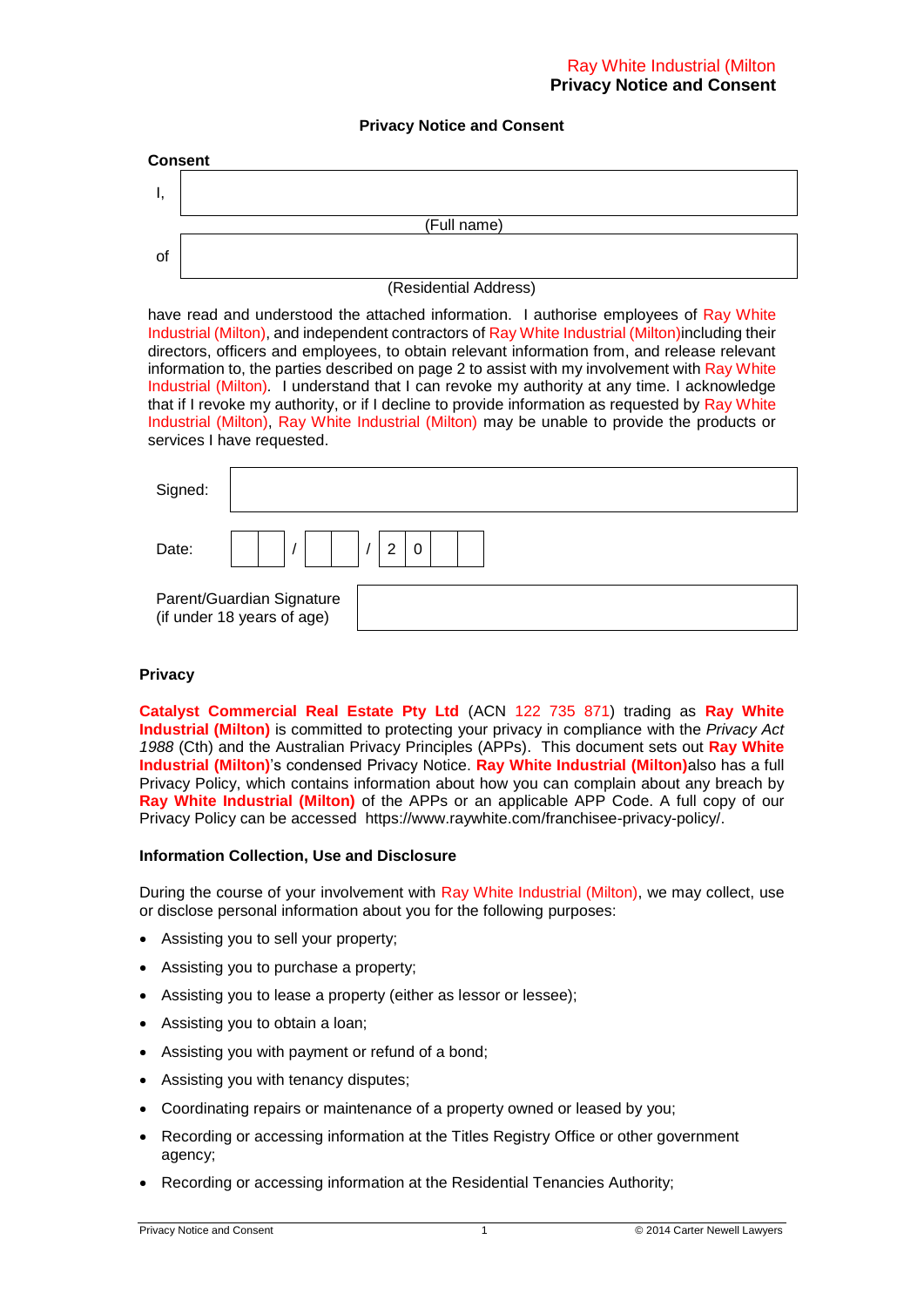- Recording or accessing information on tenancy information services or databases;
- Client and business relationship management;
- Marketing of products and services to you;
- insert any other purposes for which your business routinely uses personal information.

The types of personal information we may collect, use or disclose about you includes but is not limited to:

- Your full name;
- Your date of birth;
- Your residential address;
- Your postal address;
- Your email address:
- Your home telephone number;
- Your work telephone number;
- Your mobile telephone number;
- Your occupation and business address;
- Financial information including details of your employer, income, name of bank or financial institution;
- Details of your spouse, de facto, dependent children, and roommates;
- Details of properties owned by you;
- insert any other types of personal information your business routinely collects.

In order to provide products and services to you, we may disclose your personal information to the persons/organisations described below:

- In the event that you are a seller or a lessee, we may disclose your personal information to prospective buyers of the property owned or leased by you;
- In the event that you are a buyer or a lessee, we may disclose your personal information to the sellers of the property you are purchasing or leasing;
- Your legal advisor(s) and the legal advisor(s) representing the other party(s) involved in your transaction;
- Your financial institution and/or financial advisor;
- Insurance providers and brokers:
- Utility providers and utility connection service providers;
- Persons or organisations involved in providing, managing or administering your product or service including independent contractors engaged by us as real estate agents;
- Tradespeople engaged by us to repair or maintain a property owned or leased by you;
- Organisations involved in maintaining, reviewing and developing our business systems, procedures and infrastructure including maintaining or upgrading our computer systems;
- Persons or organisations involved in purchasing part or all of our business;
- Our related companies;
- Organisations involved in the payments systems including financial institutions, merchants and payment organisations;